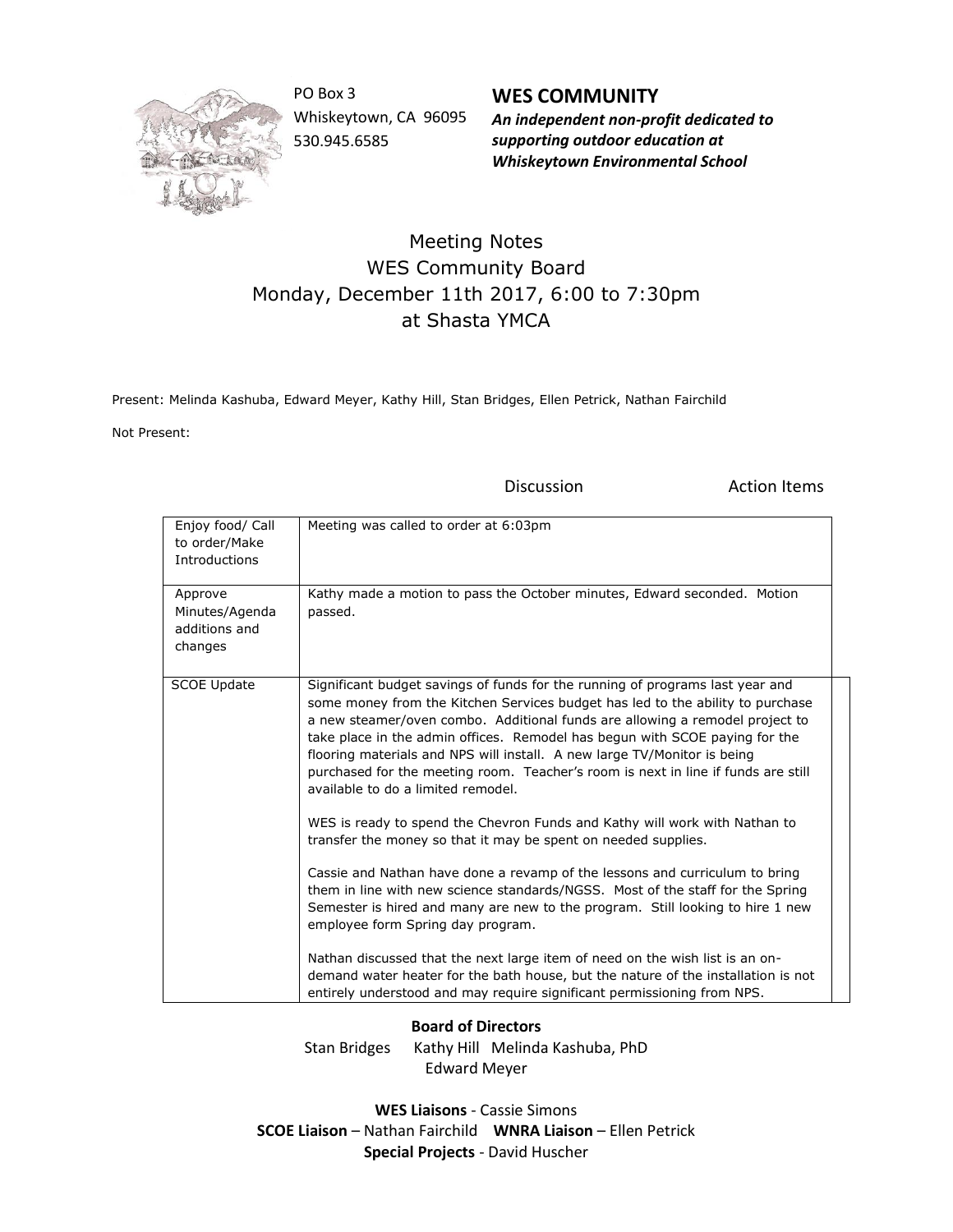|                          | Discussion of getting a few bids from installers so all partners would have a<br>better understanding of the nature of the project.                                                                                                                                                                                                                                                                                                                                                                                                                                                                                                                                                                                                                                                                                                                                                                                                                                                                                                                                                                                                                                                        |  |
|--------------------------|--------------------------------------------------------------------------------------------------------------------------------------------------------------------------------------------------------------------------------------------------------------------------------------------------------------------------------------------------------------------------------------------------------------------------------------------------------------------------------------------------------------------------------------------------------------------------------------------------------------------------------------------------------------------------------------------------------------------------------------------------------------------------------------------------------------------------------------------------------------------------------------------------------------------------------------------------------------------------------------------------------------------------------------------------------------------------------------------------------------------------------------------------------------------------------------------|--|
|                          | Administrative Council at SCOE has approved that if the program can get 400<br>students to attend in the Fall they will authorize bringing back a Fall Semester to<br>the WES program. Nathan has been in contact with new and different schools all<br>over Northern California to gauge interest. Discussion ranged to fundraising for<br>schools and it was stated that fall seems to be the most popular time for<br>fundraising.                                                                                                                                                                                                                                                                                                                                                                                                                                                                                                                                                                                                                                                                                                                                                      |  |
| <b>WNRA Update</b>       | No update on SHIPO application.                                                                                                                                                                                                                                                                                                                                                                                                                                                                                                                                                                                                                                                                                                                                                                                                                                                                                                                                                                                                                                                                                                                                                            |  |
|                          | WRNA Staff will be attending a regional conference in Ashland, OR next week and<br>Ellen will be presenting on working in the Parks with at risk multi-age-group<br>youth. WRNA currently works with Eagles Soar group that covers ages 5-18 of<br>the area's at risk youth to introduce them to Parks.                                                                                                                                                                                                                                                                                                                                                                                                                                                                                                                                                                                                                                                                                                                                                                                                                                                                                    |  |
|                          | Seasonal positions are open in the Park and Ellen encouraged us to tell interested<br>friends about the opening.                                                                                                                                                                                                                                                                                                                                                                                                                                                                                                                                                                                                                                                                                                                                                                                                                                                                                                                                                                                                                                                                           |  |
|                          | Proposals for NPS funds are getting organized now for submission in January for<br>funds to support programs and projects beginning in 2018. Ellen wrote a<br>proposal for new AV equipment for the Oak Bottom Amphitheatre, which is in the<br>process of being remodeled and updated.                                                                                                                                                                                                                                                                                                                                                                                                                                                                                                                                                                                                                                                                                                                                                                                                                                                                                                    |  |
|                          | Unidescription App-All info from NPS basic park guides available on the app in<br>spoken work form. Ellen provided the data for WRNA. App is designed for sight<br>impaired and those with reading issues, as well as the general public.                                                                                                                                                                                                                                                                                                                                                                                                                                                                                                                                                                                                                                                                                                                                                                                                                                                                                                                                                  |  |
|                          | Old Time Holiday was held on Saturday 12/2/17 from 11:00am-3:00pm and 900<br>people attended. This was the 10 <sup>th</sup> year for the event.                                                                                                                                                                                                                                                                                                                                                                                                                                                                                                                                                                                                                                                                                                                                                                                                                                                                                                                                                                                                                                            |  |
| <b>Treasurers Report</b> | \$5,250.67 currently in account.                                                                                                                                                                                                                                                                                                                                                                                                                                                                                                                                                                                                                                                                                                                                                                                                                                                                                                                                                                                                                                                                                                                                                           |  |
|                          | \$7,032.00 will be deposited later in the month from funds raised on North State<br>Giving Tuesday.                                                                                                                                                                                                                                                                                                                                                                                                                                                                                                                                                                                                                                                                                                                                                                                                                                                                                                                                                                                                                                                                                        |  |
| On-going<br>Business     |                                                                                                                                                                                                                                                                                                                                                                                                                                                                                                                                                                                                                                                                                                                                                                                                                                                                                                                                                                                                                                                                                                                                                                                            |  |
| Recap Giving<br>Tuesday  | Incentive pool: each non-profit was given a percentage of all the money earned<br>based on their total earnings. The total funds raised by an organization were<br>calculated against the total donations received for the day to determine a<br>percentage. The same percentage was then applied to the amount available in<br>the incentive pool and the organization was awarded the additional amount to<br>boost their overall contributions. Incentive funds were provided by the Knodel<br>Family Endowment Fund of Shasta Regional Community Foundation.<br>Kathy will be attending the North State Giving Tuesday funds dispersal event at<br>the Atrium on 12/19/17. May or may not have the check in hand by that time.<br>Kathy sent individual email "Thank You" notes to the NSGT donors on the day of<br>the fundraising. List of NSGT donors and their contact info was distributed and<br>we split it up to send hand written notes to each donor. Edward made a motion<br>to spend \$50-\$60 on purchasing/creating cards, envelopes, and postage for the<br>sending of Thank You notes to NSGT donors and an end of the year update,<br>Melinda seconded. Motion passed |  |